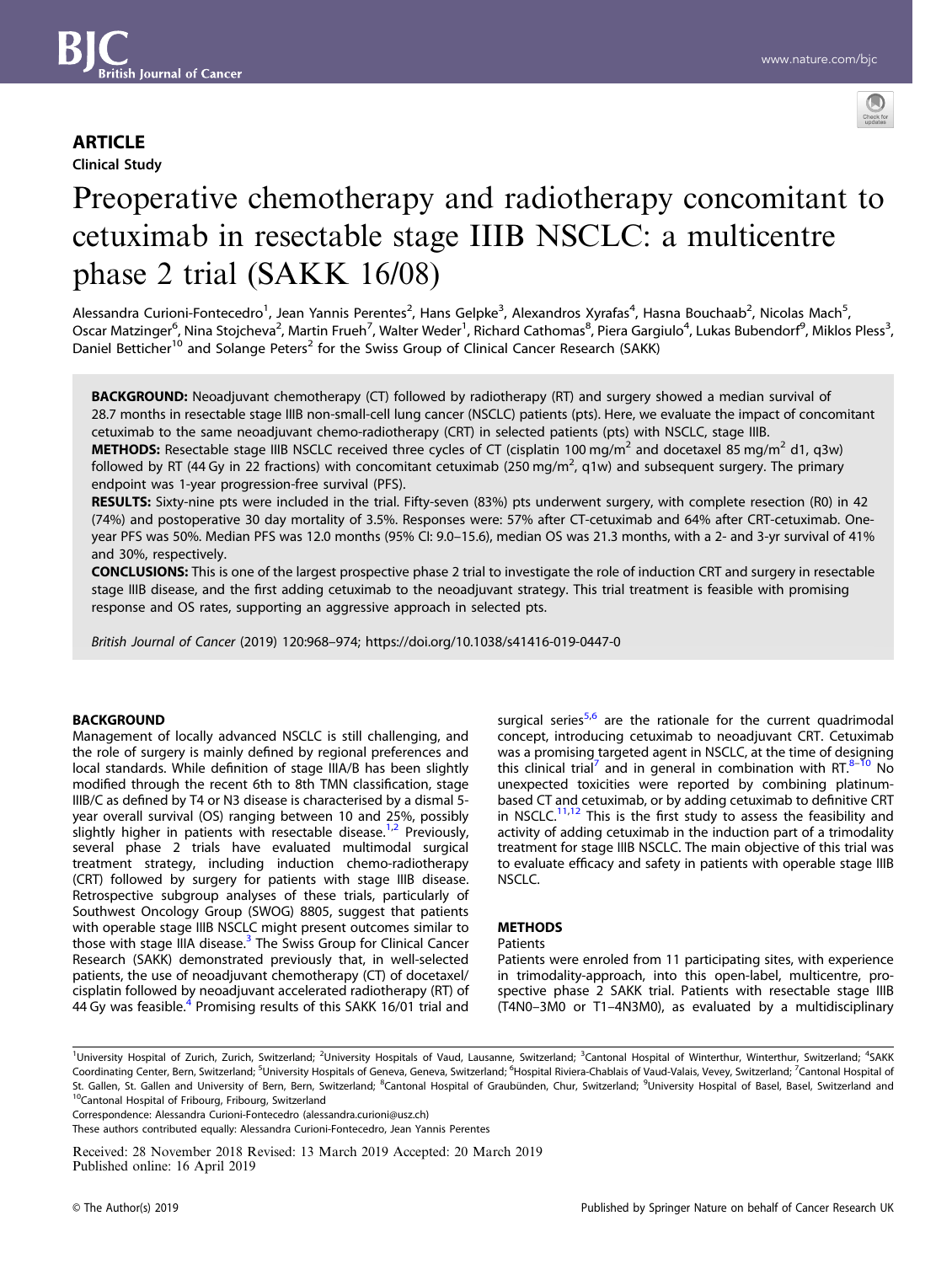tumour-board at diagnosis and according to 6th TNM classification, were considered eligible. Stages IIIB with malignant pleural or pericardial effusion, invasion of the aorta, oesophagus, myocardium, supraclavicular, scalene N3 nodes, or with satellite lesions in the same lobe as only T4 descriptor were excluded. Baseline assessment was performed by brain magnetic resonance imaging, whole body PET-CT, contrast enhanced CT scan of thorax and upper abdomen, pulmonary function test and electrocardiogram. Lymph-node staging was performed by mediastinoscopy or EBUS in cases of N-positive disease on PET-CT (SUV above mediastinum background SUV) or CT (size of >10 mm in the smallest diameter), within 42 days from registration. In case of lymph nodes not accessible by mediastinoscopy (ATS position 5 or 6), fine needle aspiration biopsy by EBUS, TBNA or VATS was required.<sup>[13,14](#page-5-0)</sup> In case of N-negative disease on PET-CT and CT, mediastinoscopy was only mandatory in case of suspicion of T4 tumour invading the trachea. Patients had to be medically fit to undergo surgery and to present sufficient pulmonary reserve to allow the required surgery, according to ESTS guidelines.<sup>[15](#page-5-0)-[17](#page-5-0)</sup> Other eligibility criteria included: age 18–75 years; WHO performance status 0 or 1; adequate bone marrow, hepatic and renal function, as well as heart function within 42 days from registration.<sup>[18](#page-5-0)</sup> The study was done in accordance with the principles of the Declaration of Helsinki. The protocol was approved by the ethics committee of each participating site. Written informed consent was obtained from all patients.

#### Procedures

CT consisted of three cycles of intravenous cisplatin (day 1 and 2, 50 mg/m<sup>2</sup>) and docetaxel (85 mg/m<sup>2</sup> day 1) given every 3 weeks. The administration of prophylactic granulocyte-colony stimulating factor was compulsory. Dose reductions were not allowed for cisplatin. Switch to carboplatin (target area under the curve 6) was allowed if patients developed renal function impairment (creatinine clearance lower than 50 mL/min), hearing loss worse ≥grade 2, or peripheral neuropathy ≥grade 3. Cetuximab was given weekly at an initial loading dose of 400 mg/m² and then at 250 mg/ $m<sup>2</sup>$  during the entire course of CT and RT. After cetuximab-CT and before radiotherapy, positron emission tomography– computed tomography (PET-CT), contrast enhanced computedtomography scan of thorax and upper abdomen, pulmonary function testing and diffusion capacity were repeated. RT was planned in all patients without progressive disease (PD) after cetuximab-CT and started 3 weeks after the last CT administration. The regimen consisted of a total dose of 44 Gy in 22 fractions of 2 Gy (PTV  $1 = 30$  Gy, PTV  $2 = 14$  Gy). The overall treatment duration was 19 days. Dose prescription and recording had to comply with the recommendations of the ICRU 50/62 quality control. Before surgery, contrast enhanced CT scan of thorax and upper abdomen and pulmonary function tests were obtained and each patient was evaluated by a local multidisciplinary tumour-board for surgical resection. Surgery was to be planned within 21–28 days after completion of RT (study design is represented in Fig. 1). The recommendation was to avoid pneumonectomy whenever possible, especially in situations where a complete R0 resection 969

could be obtained by a parenchyma-saving procedure. Surgery included tumour resection and systematic lymph-node dissection. Patients whose tumours had progressed at either post-baseline assessment were withdrawn from the study treatment but further followed for toxicity and survival. Patients attended follow-up visits 1 month after surgery, then every 3 months for 2 years, every 6 months for 3 years, until 5 years after surgery or treatment termination, unless clinically indicated otherwise. During visits patients were assessed for toxicity and chest CT every 3 months for the first 2 years, afterwards every 6 months until 5 years. WHO criteria were used to assess tumour response; assessments were done locally by the trial investigators. Adverse events were graded according to the 1994 revised version 3.0 of the National Cancer Institute of Health CTCAE guidelines. Moreover, the first 25 patients were strictly evaluated regarding safety and toxicity and 1 month after operation of the 25th enroled patient, an interim safety analysis was performed by an IDMC.

#### Statistical analysis

The primary endpoint was progression-free survival (PFS) at 1 year, defined as the absence of disease progression/relapse or death at 1 year ( $\pm$  1 month) after registration.

Secondary endpoints included: treatment-related death during cetuximab-CT, cetuximab-RT and peri-operatively (until 30 days after surgery); tumour response after cetuximab-CT and after cetuximab-RT; complete pathological response (pCR); OS, defined as the time from registration until death due to any reason; adverse events (AEs); operability (based on a multidisciplinary tumour-board decision, under exhaustive evaluation of cardiac and pulmonary function according to ESTS/ATS guidelines); resection margins; failure pattern (defined as location of first progression).

Sample size was calculated based on PFS at 1 year. The PFS rate of ≤50% was considered uninteresting and ≥65% promising. Fleming-A' Hern single-stage phase 2 procedure with a power of 80%, a one-sided significance level of 5% and a sample size of 69 evaluable patients was chosen.

For the primary endpoint, the PFS rate at 1 year together with its two-sided 90% CI was presented using the binary variable showing the information of progression at 1 year. PFS rate at 1 year was also calculated using the Kaplan–Meier estimator at 1 ear from registration together with both 90 and 95% two-sided CI, to be able to make comparisons with the results of the binary variable and to put our results in perspective to results in the published literature. Analyses were done with SAS version 9.4 and R version 3. The analysis of the primary endpoint was performed in both the intention-to-treat (ITT) population and the per protocol population (PP), defined as a subset of patients of the ITT population excluding patients who did not receive full trial treatment or patients who had major protocol violations in a prospectively planned exploratory analysis. For the secondary endpoints expressed as rates, the point estimates of the rate together with the associated two-sided 95% CI were calculated. For the secondary endpoints expressed as time-to-event endpoints, the median value was estimated using the Kaplan–Meier

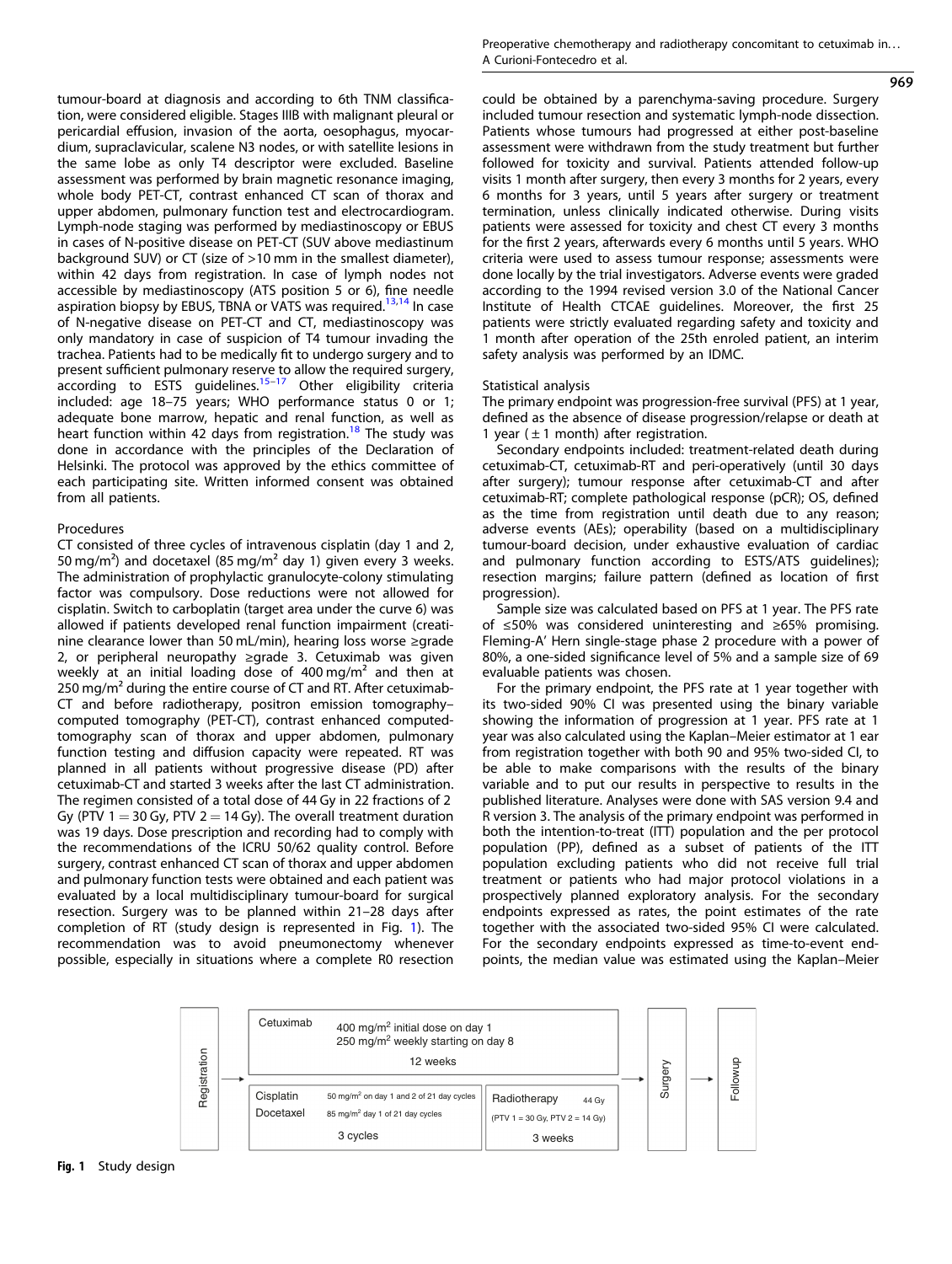Preoperative chemotherapy and radiotherapy concomitant to cetuximab in... A Curioni-Fontecedro et al.

970

method along with a two-sided 95% CI. The type and number of events for each endpoint were presented descriptively by frequency and percentage. All data were collected and analysed at the SAKK Coordinating Centre in Berne, Switzerland. This trial is registered with ClinicalTrials.gov, number NCT01059188.

#### RESULTS

Between June 2010 and January 2016, 69 patients with resectable Stage IIIB NSCLC were included in the trial at 11 centres in Switzerland. One of the 69 patient was found to be misdiagnosed with lung cancer after having received full treatment and a supporting statistical analysis has been performed excluding this patient. Analysis for primary endpoint (1-year PFS) and toxicity is reported for the ITT population. However, 16 out of the accrued 69 patients were not included in the PP set (due to toxicity, early progression or death) and are not included in the analysis of secondary endpoints. Patients' baseline and tumours characteristics are shown in Table 1. Twenty-seven (39%) patients had a T1–3N3M0 disease, 37 (54%) a T4N0–2M0 stage and 5 (7%) a T4N3M0 disease. The majority of patients had good performance status. Adenocarcinoma was the predominant histology (49%).

Treatment delivery is presented in Fig. [2](#page-3-0). Sixty-two out of 69 patients (90%) completed the three cycles of cetuximab-CT. A total of 197 cycles of cetuximab-CT were delivered with a median treatment duration of 63 days (21–83). Ninety percent of patients completed the three cycles of chemotherapy-cetuximab with a relative dose intensity for cetuximab of 90%, for cisplatin of 99.2%, for docetaxel of 98.5% (Supplementary Table 1). Eleven patients switched from cisplatin to carboplatin due to worsening of renal function (in four cases), hearing loss (in three cases), electrolytes disorders (three cases) and gastrointestinal toxicity (1 case). Reasons for not completing the three cycles were: death due to infection (in two cases), infection, haemoptysis, hepatitis B reactivation, oesophageal fungal infection and PD. Cetuximab-RT was planned for 63 patients. Two patients did not receive RT, due to toxicity and refusal after cetuximab-CT, respectively. RT schedule was administered for a median period of 20 days (19–25 days). Ninety-five percent of the 61 patients received radiotherapy per protocol with 22 fractions of 2 Gy with planed target volumes (respectively, with 30 Gy and 14 Gy). Cetuximab was given with a median duration of 21 days (7–42 days). In total, 52 (83%) completed the 3-weeks of cetuximab-radiotherapy. The response rate after cetuximab-CRT in these 52 patients was 64% (95% CI: 51–75%), see Table [2.](#page-3-0)

Toxicity to cetuximab-CT was in the expected profile and range, including grade 3/4 neutropenia in 33% of patients, febrile neutropenia in 1%, renal function impairment grade 3 in 7%; grade 3 and 4 rash in 16% of patients, grade 3 diarrhoea in 15%. Drug related AEs leading to discontinuation of cetuximab-CT were observed in 9% of the patients. One patient died due to cerebral nocardiosis. Toxicity during cetuximab-RT included grade 2 esophagitis in 3% of patients, pneumonitis in 1.6% of patients. Thirteen percent of patients (8 out of 61 undergoing cetuximab-RT) discontinued the treatment due to adverse events (Supplementary Table 2).

The median time from registration to surgery was 17 weeks (range 8–21 weeks). Sixty-three out of the 69 ITT patients were considered operable (91%, 95% CI: 82–97%), but only 57 out of these 63 underwent surgery 90% (95% CI: 80–96%), related to disease progression (3), worsening of lung function (1) and absence of resectability (2). The median duration of patient hospitalisation for surgery was 13 days (3–113 days). The type of surgery (including bilobectomy, lobectomy or pneumonectomy), together with surgical outcomes, are summarised in Table [3](#page-3-0) and Supplementary Table 3. Rate of pathologic complete response was 29% (95% CI: 19–41%) for all 69 patients. Calculated only for the

| Variable                                              |                | Overall $(N = 69)$ |  |  |
|-------------------------------------------------------|----------------|--------------------|--|--|
|                                                       | n              | (%)                |  |  |
| Age (years)—median (min-max)                          | 69             | $(36 - 73)$        |  |  |
| Sex                                                   |                |                    |  |  |
| Female                                                | 16             | $(23.2\%)$         |  |  |
| Male                                                  | 53             | $(76.8\%)$         |  |  |
| Tumour IIIb stage                                     |                |                    |  |  |
| T1 N3 M0                                              | 5              | $(7.2\%)$          |  |  |
| T <sub>2</sub> N <sub>3</sub> M <sub>0</sub>          | 18             | $(26.1\%)$         |  |  |
| T3 N3 M0                                              | 4              | $(5.8\%)$          |  |  |
| <b>T4 N0 M0</b>                                       | 18             | $(26.1\%)$         |  |  |
| T4 N1 M0                                              | $\overline{2}$ | $(2.9\%)$          |  |  |
| T4 N2 M0                                              | 17             | $(24.6\%)$         |  |  |
| T4 N3 M0                                              | 5              | $(7.2\%)$          |  |  |
| Lymph-node staging by mediastinoscopy                 |                |                    |  |  |
| No                                                    | 1              | (1.4%)             |  |  |
| Yes                                                   | 57             | $(82.6\%)$         |  |  |
| Not available                                         | 11             | $(15.9\%)$         |  |  |
| Patient considered operable                           |                |                    |  |  |
| Yes                                                   | 69             | $(100.0\%)$        |  |  |
| WHO PS at entry                                       |                |                    |  |  |
| 0                                                     | 46             | (66.7%)            |  |  |
| 1                                                     | 23             | (33.3%)            |  |  |
| Intervention planned at Tumour-board before inclusion |                |                    |  |  |
| Bilobectomy                                           | 11             | $(15.9\%)$         |  |  |
| Lobectomy                                             | 36             | $(52.2\%)$         |  |  |
| Pneumonectomy                                         | 15             | (21.7%)            |  |  |
| Missing                                               | 7              | $(10.1\%)$         |  |  |
| Histology                                             |                |                    |  |  |
| Adeno-NSCLC                                           | 34             | (49.3%)            |  |  |
| Large-cell NSCLC                                      | 1              | $(1.5\%)$          |  |  |
| Poorly differentiated NSCLC                           | 5              | $(7.2\%)$          |  |  |
| Squamous NSCLC                                        | 28             | $(40.6\%)$         |  |  |
| Missing <sup>a</sup>                                  | 1              | (1.5%)             |  |  |
| Pack-years of smoking-median (min-max)                | 40             | $(3 - 150)$        |  |  |

R0/R1 resected patients, it was 35% (20 out of 57) (95% CI: 23–50%). No correlation was found between the rate of R0 resection and clinical nodal stage (N0–2 vs. N3; Fisher's exact test  $p = 0.471$ .

Three patients died after surgery, two of them within 30 days after surgery with hypoxaemia and sepsis, and one 38 days after surgery with massive pulmonary haemorrhage. Thirty-daypostoperative mortality rate was 3.5% (2 out of 57). At the time of this analysis patients were followed-up for a median time of 32 months (IQR: 27–61 months). Median PFS was 12 months (95% CI: 9–16 months) (Fig. [3](#page-4-0)a). At the time of the analysis there were 43 events, mainly local or distant progression (86%). Among the 26 censored patients, five (19%) were followed for at least 5 years, ten (39%) were censored due to start of a new treatment and ten (39%) were still under follow-up.

One-year PFS rate, calculated according to the protocol as a binomial variable, was 38% (90% CI: 28–48%). However, using the Kaplan–Meier estimators, 1-year PFS rate was 50% (95% CI: 37–62%; 90%CI: 39–60%).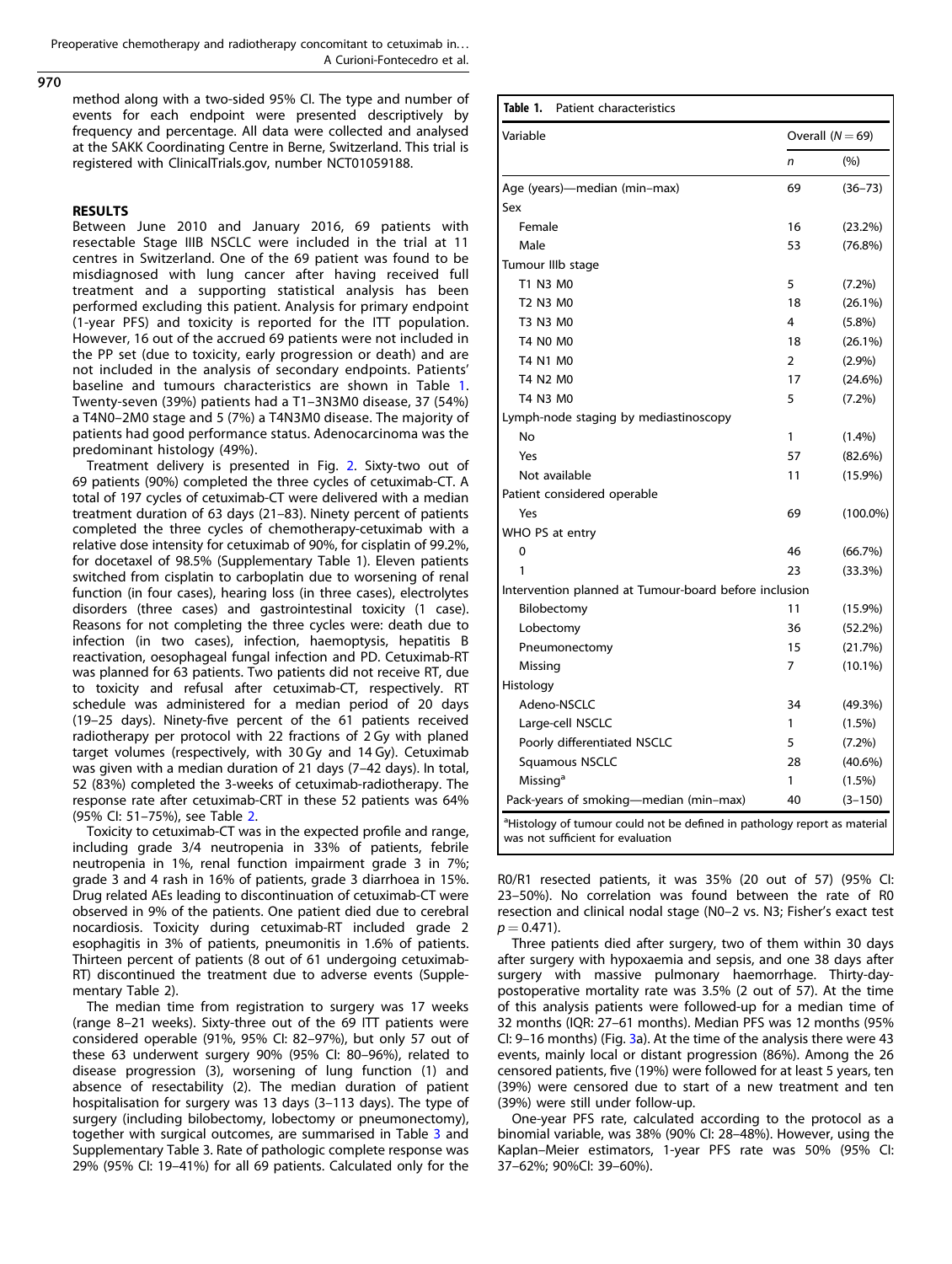Preoperative chemotherapy and radiotherapy concomitant to cetuximab in... A Curioni-Fontecedro et al.

971

<span id="page-3-0"></span>

Fig. 2 Flow Chart of the trial. Asterisk indicates a patient was mistakenly registered and was not included in the total accrual

| Response after chemotherapy-cetuximab (CTC) and<br>Table 2.<br>radiotherapy-cetuximab (RTC)                                                                                                                                          |           |       |      |               |                   |  |  |
|--------------------------------------------------------------------------------------------------------------------------------------------------------------------------------------------------------------------------------------|-----------|-------|------|---------------|-------------------|--|--|
|                                                                                                                                                                                                                                      | Response  | Ν     | %    | Response rate | 95% CI            |  |  |
| After CTC                                                                                                                                                                                                                            | <b>PR</b> | 39    | 56.5 | 56.5%         | $(44.0 - 68.4\%)$ |  |  |
|                                                                                                                                                                                                                                      | SD        | 27    | 39.1 |               |                   |  |  |
|                                                                                                                                                                                                                                      | PD        | 1     | 1.4  |               |                   |  |  |
|                                                                                                                                                                                                                                      | NE        | $2^a$ | 2.9  |               |                   |  |  |
| After RTC                                                                                                                                                                                                                            | <b>PR</b> | 44    | 63.8 | 63.8%         | $(51.3 - 75.0\%)$ |  |  |
|                                                                                                                                                                                                                                      | SD        | 12    | 17.4 |               |                   |  |  |
|                                                                                                                                                                                                                                      | PD        | 3     | 4.3  |               |                   |  |  |
|                                                                                                                                                                                                                                      | NE        | 10    | 14.5 |               |                   |  |  |
| <sup>a</sup> One patient stopped due to haemorrhagic tumour and one patient<br>stopped due to death. These events are usually counted as PD (progressive<br>disease), PR (partial response), SD (stable disease), NE (not evaluable) |           |       |      |               |                   |  |  |

Median OS was 21 months (95% CI: 14–25 months). The Kaplan–Meier curve of OS can be found in Fig. [3](#page-4-0)b; estimated OS at 1, 2 and 3 years was 70% (57–79%), 41% (29–53%) and 30% (19–42%), respectively.

| Table 3. Surgery results     |                    |      |  |  |  |  |
|------------------------------|--------------------|------|--|--|--|--|
| Variable                     | Overall $(N = 69)$ |      |  |  |  |  |
|                              | n                  | (%)  |  |  |  |  |
| Operability                  |                    |      |  |  |  |  |
| No                           | 6                  | 8.7  |  |  |  |  |
| Yes                          | 57                 | 82.6 |  |  |  |  |
| <b>NE</b>                    | 6                  | 8.7  |  |  |  |  |
| Resection                    |                    |      |  |  |  |  |
| R <sub>0</sub>               | 42                 | 60.9 |  |  |  |  |
| R1                           | 14                 | 20.3 |  |  |  |  |
| <b>NE</b>                    | 13                 | 18.8 |  |  |  |  |
| Pathologic complete response |                    |      |  |  |  |  |
| No                           | 34                 | 49.3 |  |  |  |  |
| Yes                          | 20                 | 29.0 |  |  |  |  |
| No R0/R1 resected            | 13                 | 18.8 |  |  |  |  |
| Missing                      | $\overline{2}$     | 2.9  |  |  |  |  |

At the time of the analysis there were 46 deaths, mostly related to progression (80%). Among the 23 censored patients, 6 (26%) were followed for at least 5 years and 16 (70%) were still under follow-up.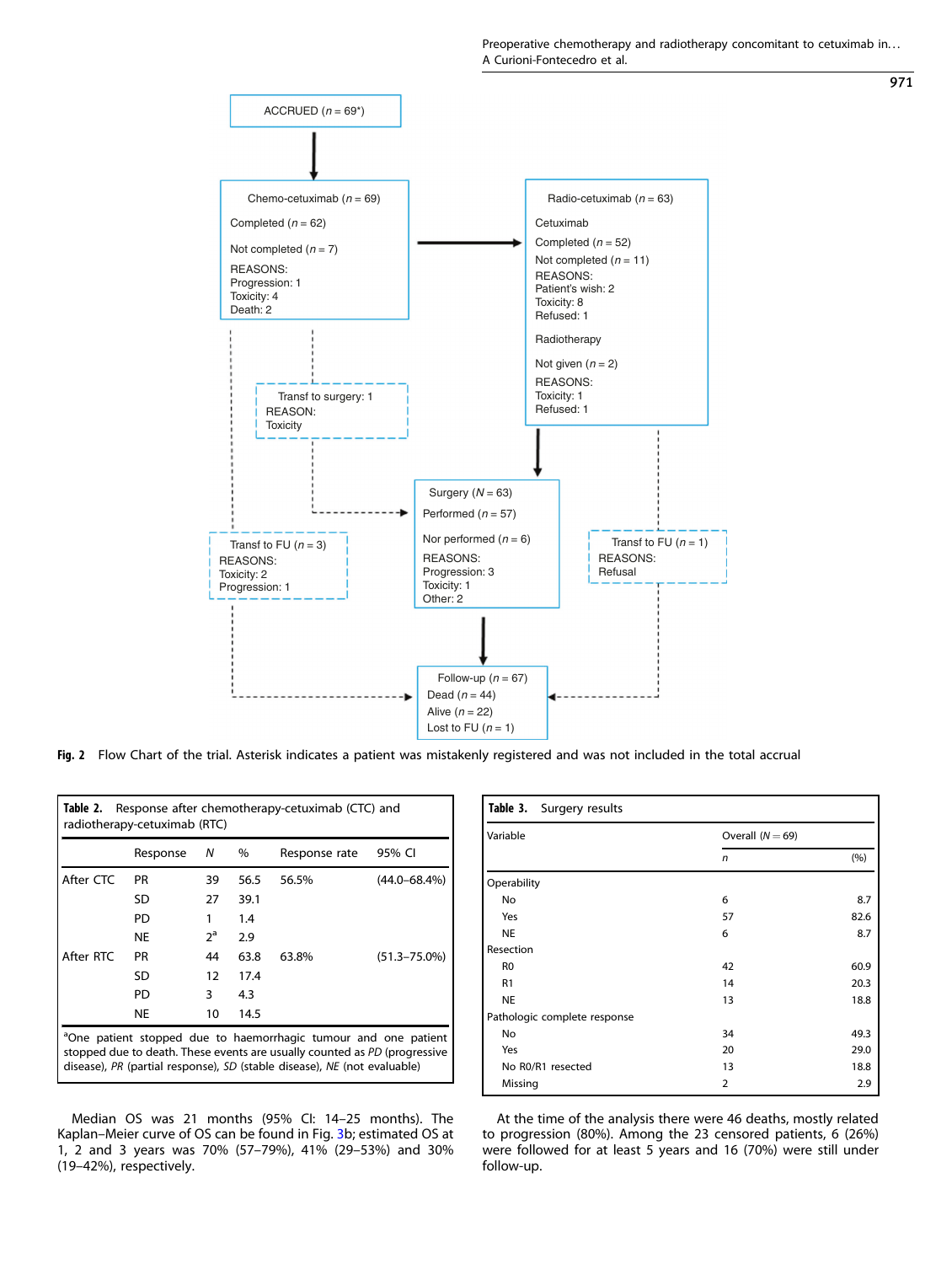

Fig. 3 <sup>a</sup> Kaplan–Meier plot of progression-free survival (PFS). One-year PFS rate is 50% (95% CI: 37–62%; 90%CI: 39–60%). <sup>b</sup> Kaplan–Meier plot of overall survival (OS). Median OS was 21 months (95% CI: 14–25 months); estimated OS at 1, 2 and 3 years was 70% (57–79%), 41% (29–53%) and 30% (19–42%), respectively

#### **DISCUSSION**

<span id="page-4-0"></span>972

About a third of patients with newly diagnosed NSCLC present with locally advanced disease. Optimal management of stage III NSCLC remains a matter of debate after several trials evaluating the role of surgery after C or CRT as compared to definitive radical CRT.[19](#page-6-0),[20](#page-6-0),[4](#page-5-0),[21](#page-6-0)–[25](#page-6-0) The SAKK group previously randomised 232 stage IIIA/N2 NSCLC patients to induction chemo-radiotherapy vs. chemotherapy with a similar median event-free survival in the<br>two groups.<sup>[25](#page-6-0)</sup> While radiotherapy did not add any benefit to induction chemotherapy followed by surgery, this trial suggested that one optimal local treatment is sufficient to treat resectable stage IIIA/N2 NSCLC.

The European Society of Medical Oncology (ESMO) does not recognise a clear benefit for one of the local treatments and the choice of local treatment modality may vary across countries and centres. For the American Society of Clinical Oncology (ASCO), definitive CRT is recommended in patients with good performance status with a median survival that typically reaches 15 to 20 months.

Multimodal approach of stage IIIB patients, including CRT and surgery reported a median OS of 17 months after CRT with surgery from the SWOG 8805 trial, with a survival rate of 39% at 2-years.<sup>[26](#page-6-0)</sup> Next the SAKK 16/01 trial, showed a median OS of 29 months and a 2-years OS of 52%. Such results led to the development of the here reported study (SAKK 16/08), resulting in a median OS of 21 months with a 2-year OS of 41%, reproducing the results of the SWOG trial. While in the SWOG trial, on the contrary of the SAKK 16/01 and SAKK 16/08 trials, supraclavicular lymph-node involvement and involvement of mediastinal structures were permitted, only 62% underwent surgery, compared to 71% from the SAKK 16/ 01 and 91% from the SAKK 16/08. This reflects the complexity of patients' selection for surgery in stage IIIB. A higher rate of resectability might also be explained by the use of systematic PET-CT scans at staging in the SAKK 16/08.<sup>[27](#page-6-0)</sup> While PET was only used in the last 60% of patients enroled in the SAKK 16/01, SAKK 16/01 and 16/08 differed in the addition of cetuximab to induction treatment. Interestingly, the higher pathological complete response rate in the present trial compared to the SAKK 16/01 (29% vs. 13%, respectively), did neither result in an improved response rate to induction (64% vs. 59%), nor in 1-year PFS (50% vs. 54%) nor median OS (21 vs. 29 months). Toxicity to induction therapy was in the expected range and comparable to the SAKK 16/01 trial. Perioperative mortality in this trial was low and comparable to the SAKK 16/01 trial (4% in SAKK 16/08 vs. 6% in SAKK 16/01) and comparable to the SWOG 8805 trial (5.2%) The outcome of highly selected patients in both SAKK trials remains better than previously reported using definitive CRT.

The use of EGFR monoclonal antibodies in combination with frontline platinum-based chemotherapy allows for an improvement in OS, such benefit was sufficient for FDA to approve necitumumab in this setting, however, considered as a  $marginal benefit.<sup>7,28</sup> Following encoding preclinical and early$  $marginal benefit.<sup>7,28</sup> Following encoding preclinical and early$  $marginal benefit.<sup>7,28</sup> Following encoding preclinical and early$ clinical trials results, controlled randomised trials were unable to demonstrate improved outcome of the cetuximab arms combined with CRT compared to CRT alone in stage III NSCLC. $29,30$  The treatment regimen presented here (SAKK 16/08) however differs from the above-mentioned studies due to the inclusion restricted to selected resectable stage IIIB patients, the surgical approach and the absence of maintenance strategy, in order to limit perioperative toxicity. As EGFR expression in tumours might vary after induction, $31,32$  $31,32$  $31,32$  maintenance cetuximab might influence the outcome of patients with high EGFR expression.<sup>[30](#page-6-0)</sup> In the present study, we did not assess EGFR expression status of patients due to potential bias related to the small size of the cohort.

Compared to historical series of stage IIIB treated with CRT therapy, our study shows a high disease control rate. However, there are some limitations due to the absence of randomisation with a control group. Moreover, patients were highly selected, being candidates for surgery with good performance status, as well as pulmonary reserve and heart function. Our results suggest that careful patient selection and intensive multimodal therapy can lead to better results than the ones obtained with definitive CRT, and that stage IIIB disease can be cured.

Novel approaches in non-resectable stage III NSCLCs have been recently reported in the PACIFIC trial where patients were treated by CRT and randomised to receive a PD-L1 inhibitor, namely durvalumab.<sup>33,34</sup> The primary endpoint of progression-free survival was met with a median of 17.2 months vs. 5.6 months in the durvalumab group compared to control and a 2 year OS of 63%. While these patients were considered non-resectable based on local standards, our study offers novel perspectives in the multimodal management of stage III NSCLC and might impact the debate about the role of surgery in stage III NSCLC. Next generation of trials combining immunotherapies in the context of stage III definitive CRT are in preparation or recruitment stage. Novel treatment protocols that include induction chemo-immunotherapy followed by surgery and immunotherapy maintenance administration are also under investigation in early NSCLC, including stage IIIA. Knowing the high risk of distant relapse in stage III NSCLC, combination of an optimal local control and immunotherapymediated immunogenic cell death will certainly provide the most interesting long-term benefit in locally advanced lung cancer.

#### ACKNOWLEDGEMENTS

We thank all the patients for their participation, also all the trial related personnel for their support. This study was financially supported by Merck (Switzerland) AG, an affiliate of Merck KGaA, Darmstadt, Germany and the Swiss Federal Government through SERI.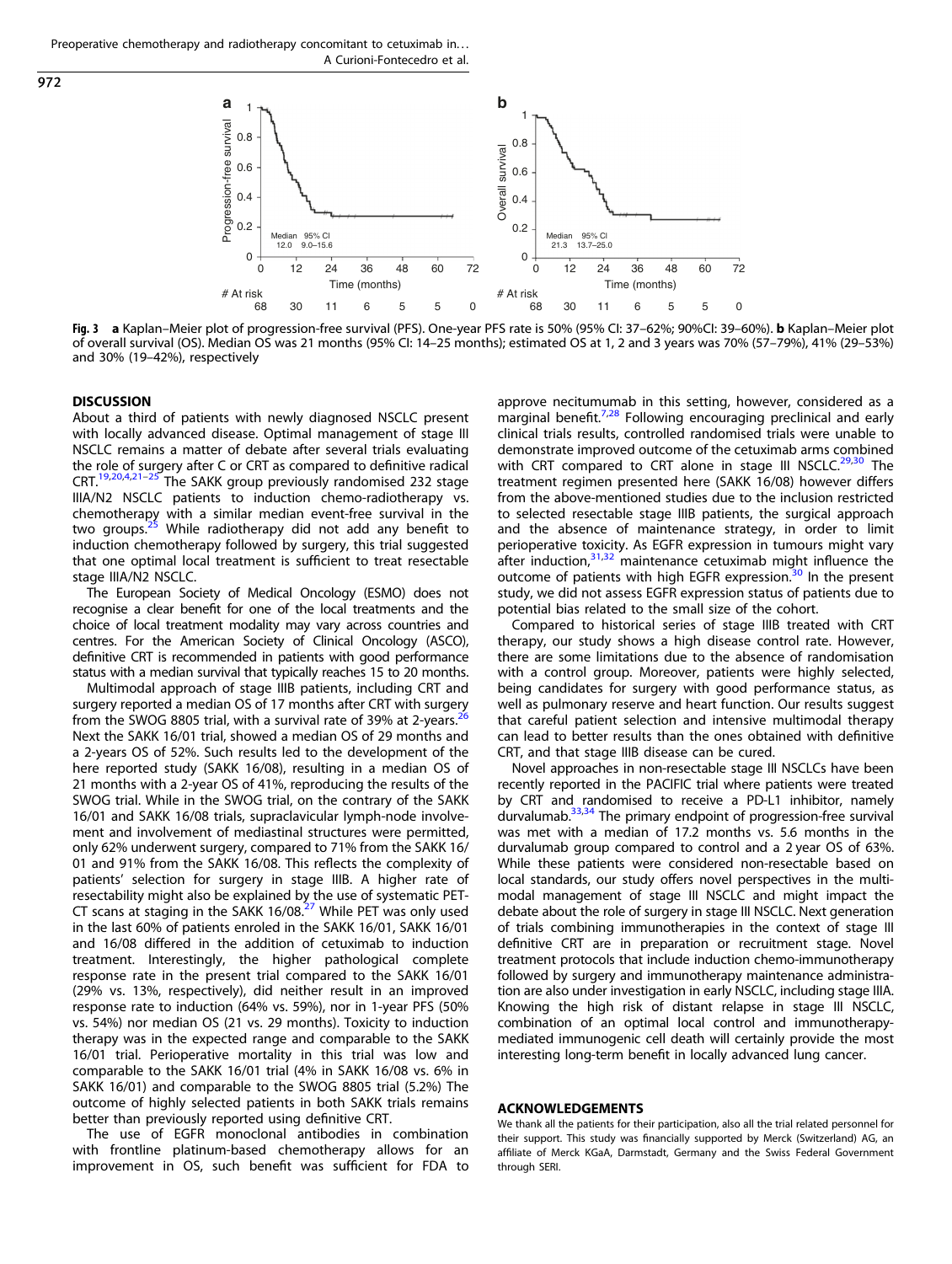# 973

### <span id="page-5-0"></span>AUTHOR CONTRIBUTIONS

A.C.F. analysed the results, included patients in the trial and wrote the manuscript, J.Y.P. included patients in the trial and wrote the manuscript, H.G. included patients in the trial, A.X. analysed the data and helped to write the manuscript, H.B. included patients in the trial, N.M. included patients in the trial and wrote the manuscript, O.M. included patients in the trial, N.S. included patients in the trial, M.F. included patients in the trial and helped to write the manuscript, W.W. included patients in the trial and helped to write the manuscript, R.C. included patients in the trial, P.G. analysed the data and helped to write the manuscript, L.B. helped to write the manuscript and designed the translational research, M.P. designed the trial and included patients in the trial, D.B. designed the trial and included patients in the trial, S.P. designed the trial, analysed the data and wrote the manuscript

# ADDITIONAL INFORMATION

Supplementary information is available for this paper at [https://doi.org/10.1038/](https://doi.org/10.1038/s41416-019-0447-0) [s41416-019-0447-0](https://doi.org/10.1038/s41416-019-0447-0).

Competing interests: A.C.F. declares receipt of honoraria or consultation fees from AstraZeneca, Boehringer-Ingelheim, Bristol-Myers Squibb, F. Hoffmann-La Roche, Merck Sharp and Dohme, Novartis, Pfizer and Takeda, as well as honorarium for talks in a company's organised public event from F. Hoffmann-La Roche and Merck Sharp and Dohme. J.Y.P. received research funding from Hoffmann-La Roche. H.G. declares to have received travel support from Bristol-Myers Squibb. A.X. declares no conflict of interest. H.B. declares receipt of honoraria from AstraZeneca, Bristol-Myers Squibb, Eli Lilly, F. Hoffmann-La Roche, Merck Sharp and Dohme, Pfizer, AstraZeneca and Takeda. N.M. declares receipt of honoraria or consultation fees from Amgen, AstraZeneca, Bristol-Myers Squibb, F. Hoffmann-La Roche, Merck Sharp and Dohme, Merck Serono, Novartis, Pharma Mar, as well as honorarium for talks in a company's organised public event from Bristol-Myers Squibb and Pharma Mar. O.M. declares no conflict of interest. N.S. declares no conflict of interest. M.F. declares receipt of honoraria or consultation fees from Bristol-Myers Squibb, F. Hoffmann-La Roche, Merck Sharp and Dohme, Astra Zeneca, Boeringer Ingelheim, Pfizer, Takeda. W.W. declares to have received honoraria or consultation fees from Astra Zeneca for Advisory Board and lecture, from Convidien teaching Grant & lecture. R.C. declares receipt of honoraria or consultation fees from Amgen, Astra Zeneca, Bristol-Myers Squibb, Merck Sharp and Dohme, Novartis, Roche, Pfizer, Janssen, Astellas, Bayer, Debiopharm. P.G. declares no conflict of interest. L.B. declares receipt of honoraria or consultation fees from AstraZeneca, Bayer, Boehringer-Ingelheim, Bristol-Myers Squibb, Eli Lilly, F. Hoffmann-La Roche, Merck Sharp and Dohme, Pfizer and Takeda, as well as honoraria for talks in a company's organised public event from F. Hoffmann-La Roche and Astra Zeneca. M.P. declares Amgen, Astra Zeneca, BMS, Boehringer, Ingelheim, Lilly, Novartis, Merck, MSD, Roche, Takeda. D.B. declares receipt of honoraria or consultations fees from Amgen, AstraZeneca, Bristol-Myers Squibb, F-Hoffmann-La Roche, Merk Serono, Merck Sharp and Dohme, Novartis, Pfizer, Takeda, Vifor. S.P. declares to have received education grants, provided consultation, attended advisory boards and/or provided lectures for the following organisations, from whom I have received honoraria: Receipt of honoraria or consultation fees: Abbvie, Amgen, AstraZeneca, Bayer, Biocartis, Boehringer-Ingelheim, Bristol-Myers Squibb, Clovis, Daiichi Sankyo, Debiopharm, Eli Lilly, F. Hoffmann-La Roche, Foundation Medicine, Illumina, Janssen, Merck Sharp and Dohme, Merck Serono, Merrimack, Novartis, Pharma Mar, Pfizer, Regeneron, Sanofi, Seattle Genetics and Takeda. Talk in a company's organised public event: AstraZeneca, Boehringer-Ingelheim, Bristol-Myers Squibb, Eli Lilly, F. Hoffmann-La Roche, Illumina, Merck Sharp and Dohme, Novartis, Pfizer, Sanofi, Takeda. Receipt of grants/research supports: (Sub)investigator in trials (institutional financial support for clinical trials) sponsored by Amgen, AstraZeneca, Biodesix, Boehringer-Ingelheim, Bristol-Myers Squibb, Clovis, F. Hoffmann-La Roche, Illumina, Merck Sharp and Dohme, Merck Serono, Novartis and Pfizer.

Data availability: Data supporting the results reported in the article can be found including, where applicable, hyperlinks to publicly archived datasets analysed or generated during the study.

Ethics approval and consent to participate: The study was done in accordance with the principles of the Declaration of Helsinki. Written informed consent was obtained from all patients. The protocol was approved by the ethics committee of each participating site. The cantonal Ethical Committees approved the study with the following numbers: Vaud (228/09); Zurich (2010–0196/1, 2010/0018; 2011–0043); Bern (001/10); Geneva (09–300); Northwest/Central Switzerland (381/09); St. Gallen (09–137); Tessin (2283); Valais (044/12).

Consent to publish: Consent for publication was obtained from each patient included in the study.

Publisher's note: Springer Nature remains neutral with regard to jurisdictional claims in published maps and institutional affiliations.

#### **REFERENCES**

- 1. Goldstraw, P., Chansky, K., Crowley, J., Rami-Porta, R., Asamura, H., Eberhardt, W. E. et al. The IASLC Lung Cancer Staging Project: Proposals for revision of the TNM stage groupings in the forthcoming (Eighth) edition of the TNM classification for lung cancer. J. Thorac. Oncol. 11, 39–51 (2016).
- 2. Peters, S., Weder, W., Dafni, U., Kerr, K. M., Bubendorf, L., Meldgaard, P. et al. Lungscape: resected non-small-cell lung cancer outcome by clinical and pathological parameters. J. Thorac. Oncol. 9, 1675–1684 (2014).
- 3. Albain, K. S., Rusch, V. W., Crowley, J. J., Rice, T. W., Turrisi, A. T. 3rd, Weick JK et al. Concurrent cisplatin/etoposide plus chest radiotherapy followed by surgery for stages IIIA (N2) and IIIB non-small-cell lung cancer: mature results of Southwest Oncology Group phase II study 8805. J. Clin. Oncol. 13, 1880–1892 (1995).
- 4. Stupp, R., Mayer, M., Kann, R., Weder, W., Zouhair, A., Betticher, D. C. et al. Neoadjuvant chemotherapy and radiotherapy followed by surgery in selected patients with stage IIIB non-small-cell lung cancer: a multicentre phase II trial. Lancet Oncol. 10, 785–793 (2009).
- 5. Grunenwald, D. H., Andre, F., Le Pechoux, C., Girard, P., Lamer, C., Laplanche, A. et al. Benefit of surgery after chemoradiotherapy in stage IIIB (T4 and/or N3) nonsmall cell lung cancer. J. Thorac. Cardiovasc. Surg. 122, 796–802 (2001).
- 6. Ichinose, Y., Fukuyama, Y., Asoh, H., Ushijima, C., Okamoto, T., Ikeda, J. et al. Induction chemoradiotherapy and surgical resection for selected stage IIIB nonsmall-cell lung cancer. Ann. Thorac. Surg. 76, 1810–1814 (2003). discussion 1815.
- 7. Pirker, R., Pereira, J. R., Szczesna, A., von Pawel, J., Krzakowski, M., Ramlau, R. et al. Cetuximab plus chemotherapy in patients with advanced non-small-cell lung cancer (FLEX): an open-label randomised phase III trial. Lancet 373, 1525–1531 (2009).
- 8. Schmidt-Ullrich, R. K., Valerie, K. C., Chan, W. & McWilliams, D. Altered expression of epidermal growth factor receptor and estrogen receptor in MCF-7 cells after single and repeated radiation exposures. Int. J. Radiat. Oncol. Biol. Phys. 29, 813–819 (1994).
- 9. Huang, S. M., Bock, J. M. & Harari, P. M. Epidermal growth factor receptor blockade with C225 modulates proliferation, apoptosis, and radiosensitivity in squamous cell carcinomas of the head and neck. Cancer Res. 59, 1935–1940 (1999).
- 10. Lammering, G., Hewit, T. H., Hawkins, W. T., Contessa, J. N., Reardon, D. B., Lin, P. S. et al. Epidermal growth factor receptor as a genetic therapy target for carcinoma cell radiosensitization. J. Natl. Cancer. Inst. 93, 921-929 (2001).
- 11. Blumenschein, G. R. Jr., Paulus, R., Curran, W. J., Robert, F., Fossella, F., Werner-Wasik, M. et al. Phase II study of cetuximab in combination with chemoradiation in patients with stage IIIA/B non-small-cell lung cancer: RTOG 0324. J. Clin. Oncol. 29, 2312–2318 (2011).
- 12. Hallqvist, A., Wagenius, G., Rylander, H., Brodin, O., Holmberg, E., Loden, B. et al. Concurrent cetuximab and radiotherapy after docetaxel-cisplatin induction chemotherapy in stage III NSCLC: satellite–a phase II study from the Swedish Lung Cancer Study Group. Lung Cancer 71, 166–172 (2011).
- 13. De Leyn, P., Lardinois, D., Van Schil, P. E., Rami-Porta, R., Passlick, B., Zielinski, M. et al. ESTS guidelines for preoperative lymph node staging for non-small cell lung cancer. Eur. J. Cardiothorac. Surg. 32, 1–8 (2007).
- 14. Martini, N. Mediastinal lymph node dissection for lung cancer. The Memorial experience. Chest. Surg. Clin. N. Am. 5, 189–203 (1995).
- 15. Brunelli, A., Charloux, A., Bolliger, C. T., Rocco, G., Sculier, J. P., Varela, G. et al. The European Respiratory Society and European Society of Thoracic Surgeons clinical guidelines for evaluating fitness for radical treatment (surgery and chemoradiotherapy) in patients with lung cancer. Eur. J. Cardiothorac. Surg. 36, 181-184 (2009).
- 16. Brunelli, A., Charloux, A., Bolliger, C. T., Rocco, G., Sculier, J. P., Varela, G. et al. ERS/ ESTS clinical guidelines on fitness for radical therapy in lung cancer patients (surgery and chemo-radiotherapy). Eur. Respir. J. 34, 17–41 (2009).
- 17. Colice, G. L., Shafazand, S., Griffin, J. P., Keenan, R. & Bolliger, C. T. American College of Chest P. Physiologic evaluation of the patient with lung cancer being considered for resectional surgery: ACCP evidenced-based clinical practice guidelines (2nd edition). Chest 132(3 Suppl), 161S–177S (2007).
- 18. Fleisher, L. A., Beckman, J. A., Brown, K. A., Calkins, H., Chaikof, E., Fleischmann, K. E. et al. ACC/AHA 2007 guidelines on perioperative cardiovascular evaluation and care for noncardiac surgery: a report of the American College of Cardiology/ American Heart Association Task Force on Practice Guidelines (Writing Committee to Revise the 2002 Guidelines on Perioperative Cardiovascular Evaluation for Noncardiac Surgery): developed in collaboration with the American Society of Echocardiography, American Society of Nuclear Cardiology, Heart Rhythm Society, Society of Cardiovascular Anesthesiologists, Society for Cardiovascular Angiography and Interventions, Society for Vascular Medicine and Biology, and Society for Vascular Surgery. Circulation 116, e418–e499 (2007).